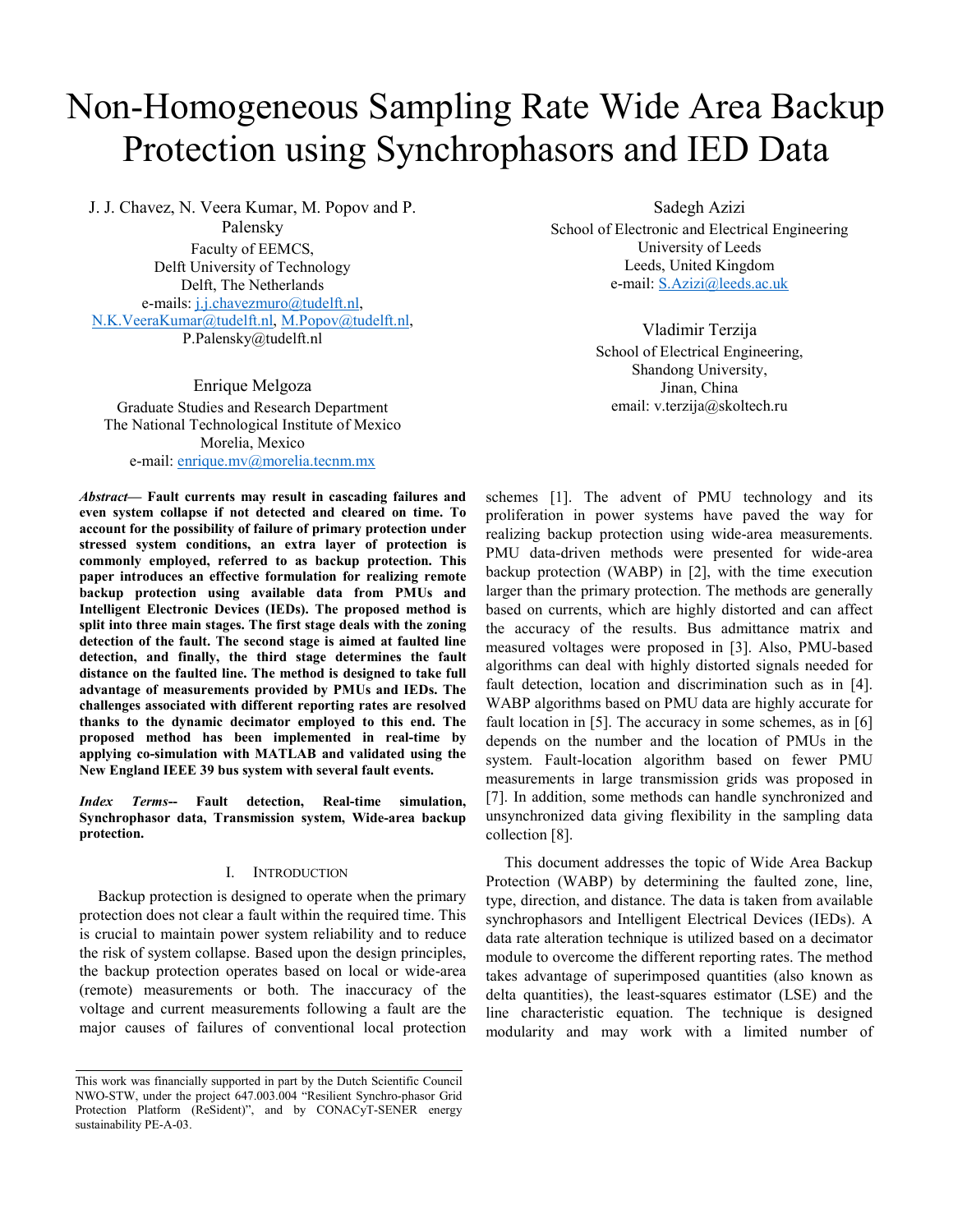synchronized voltage and current measurements. A set of equations are solved to identify the fault in local backup protection time limits. The main contribution of the paper can be summarized as follows:

- Fast fault detection and direction based on synchrophasor data.
- Taking advantage of both synchrophasor and IED data with different reporting rates.
- Implementation of a co-simulation environment with the potential to be used as a benchmark for future network development.

The rest of the paper is organized as follows. In Section II, an overview of the method is explained. Section III presents a case study developed in RTDS and MATLAB by applying software in the loop (SIL) that virtually represents the transmission system and the control room. Finally, the proposed method's applicability is tested using the IEEE-39 bus system. A script code automatically simulates up to 900 fault events. Section IV summarizes the conclusions of the research work.

## II. METHOD OVERVIEW

Fig. 1 shows the main stages associated with the proposed method. The first stage uses synchrophasors and IED data (if available) taken from the whole network. Here, the fault is detected, and classical protection algorithms determine the phase selection and fault direction. The second stage focuses on finding the faulty zone and the faulty line. The faulty zone should be fully observable. Current and voltage phasors from IEDs and synchrophasors devices (PMUs) are used as input parameters to the linear equations to implement the LSE method and identify the faulted line. The third stage computes the fault distance in kilometers by a distributed parameter line model equation. The stages are described in detail in several subsections. The zone determination can be done randomly without any physical restrictions. The user is free to determine the best places to partition the system.

## *A. Step 1: Fault detection and directionality*

#### *1) Fault detection:*

The main tasks of this step are fault detection, faulty phase selection, and directionality assessment.

Only the data from the synchrophasors on the boundary zone are used during this step. Thus, the signal processing becomes local. The fault is detected by Euler's numerical differentiation. The actual voltage phasor magnitude and the history of the voltage phasor magnitude are used in  $(1)$ .

$$
\Delta V_{actual,A,B,C}^k = \frac{1}{\Delta t} \Big( V_{hist,A,B,C}^k - V_{actual,A,B,C}^k \Big), \tag{1}
$$



Figure 1. Block overview of the proposed method

Where *k* corresponds to the  $k_{th}$  synchrophasor data, and  $\Delta t$  is the time between the history and the actual data. The historical voltage value is considered in a steady-state condition. Once the ∆ *V* surpasses a predetermined threshold, the  $V_{hist}$  is held for all phases during the transient period. The fault is detected once  $\Delta V > 0.1/\Delta t$  for three or more consecutive points. This index considers 5% error plus a safety margin of 5% for fault detection.

# *2) Faulty phase selection.*

After the fault detection and in accordance with Fig. 2, the phase selection module is activated (SP stand for synchrophasor). The delta parameters from (1) are used in (2):

$$
F_{T Y P E} = round \left( \frac{\Delta V_A + \Delta V_B + \Delta V_C}{\max(\Delta V_A, \Delta V_B, \Delta V_C)} \right)
$$
 (2)



Figure 2. Method flowchart: First step fault detection and directionality.

If *FTYPE* equals 3, 2, or 1, the fault will be declared a three-phase, two-phase, or single-phase fault, respectively [9]. Furthermore, the method can recognize an earthed fault using the zero-sequence from voltage phasors (it can also be from the current phasor). In this way, all the sets of possible faults are selected according to [9].

#### *3) Directionality assessment*

After phase selection is accomplished, the directionality process takes place. In this work, the directionality module is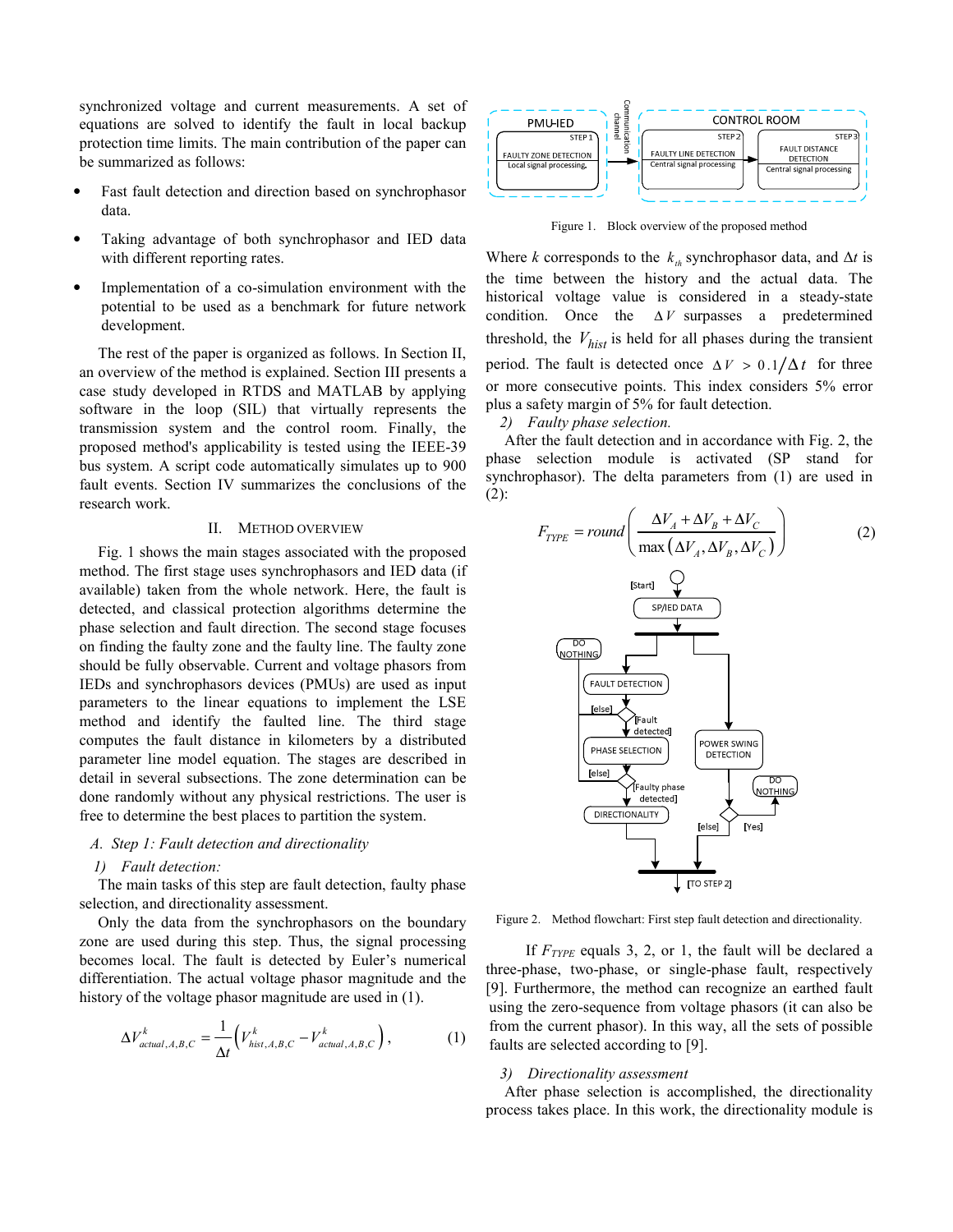based upon the technique proposed in [10], where the negative and zero sequence currents are used with a positive voltage polarization. The positive, negative and zero sequence quantities are calculated using the phasors from local PMUs or IEDs. The authors propose this method in their previous research work [11]. This can be replaced by any other effective technique that can serve the purpose of directionality identification. The proposed method is modular, which means the user can replace the fault detection, faulty phase selection, or directionality as appropriate.

#### *4) Power swing detection*

During this step, a power swing blocking module runs in parallel (see Fig.2 right-hand part). The power swing module bases its operation on the delta current quantities from continuous monitoring of the buses. The method is modified appropriately to work with phasor data [11]. The delta current  $(\Delta I_{PS})$  is computed for each cycle by:

$$
\Delta I_{PS} = \left| I_{actual}^{ps} - I_{2hist}^{ps} \right|,\tag{3}
$$

Where and  $I_{2 \text{hist}}^{ps}$  is the actual and two-cycle delayed current phasors, respectively. A power swing is detected when  $\Delta I_{P}$ increases monotonically by 5% or more, the steady-state value during three consecutively cycles.

The data obtained from each module is sent to the control room for further processing, as addressed in the next section.

# *B. Second stage: Faulted zone and faulted line determination*

## *1) Data Rate Alteration*

Synchrophasor devices make use of a common clock to synchronize the reporting data. In this sense, all data sent to the control room has the same timestamp. However, the proposed method may also use available data from IEDs, the reporting rate of which is different than that of synchrophasors provided by PMUs.

An IED uses the IEC-61850 protocol to transfer data. The communication is realized by a publisher/subscriber type with Generic Object-Oriented Substation Event (GOOSE) and Sampling Values (SV). The two protocols can send and receive data at 4000 or 4800 messages per second when used for primary protection purposes.

A fast sampling is not necessary to identify a fault because the method is proposed for backup protection. The data can be shared as 1B (Fast messages ≤ 3*ms* ) or 2 (Medium speed message  $\leq 100$ ms) [12]. As this method is intended for backup protection, a medium speed message is sufficient. To use all data effectively, the data must contain the same timestamp. A decimator is used to resample the data from IEDs and match in time with the synchrophasor data. The decimator structure is seen in Fig. 4. The decimator is highly efficient during integer or fractional sampling alteration [13].

*2) Faulted Zone Determination* 

Once the reporting rate is synchronized, it is possible to use the fault direction data from the synchrophasors devices and IEDs at the boundaries of the zones.



Figure 3. Method Flowchart: Second step zone and line faulted detection

|  |  | <b>100</b> | л | mĪ |
|--|--|------------|---|----|
|--|--|------------|---|----|

Figure 4. Decimator: high pass filter in series with a downsampler.

The faulty zone can be easily determined in the control room using a truth table. The truth table is a decision matrix, which uses the direction of the fault (forward or reverse). The matrix is unique for any system and zone limits. The user must decide which buses are used as zone boundaries.

*3) Faulted Line Determination* 

The determination of the faulted line in the faulted zone is done by the superimposed value's method [1], [14], [15]. The historic positive sequence voltage and current are collected from the steady-state system condition and held for some time. The positive sequence voltage and current values are used to build a set of linear equations defining the wide-area fault locator scheme. The LSE is used to find the optimal estimator from the equations composed by the bus impedance matrices and the delta currents in all lines. The nodal equations representing the history and the actual values (fault) are:

$$
V^{hist} = Z^{hist} I^{hist}; \quad V^{fault} = Z^{fault} I^{fault} \tag{4}
$$

where *I* is the bus injected phasor currents and *V* the bus phasor voltages from the faulty zone. The impedance matrix during normal conditions  $Z^{hist}$  and during the fault  $Z^{fault}$  are identical, except for the rows and columns corresponding to the line under analysis  $(i-j)$ . This way, the method sweeps the zone, searching for the faulted line. The injected currents and voltage vectors of line  $i-j$  are replaced by current sources. The resulting nodal matrix from the faulted zone is: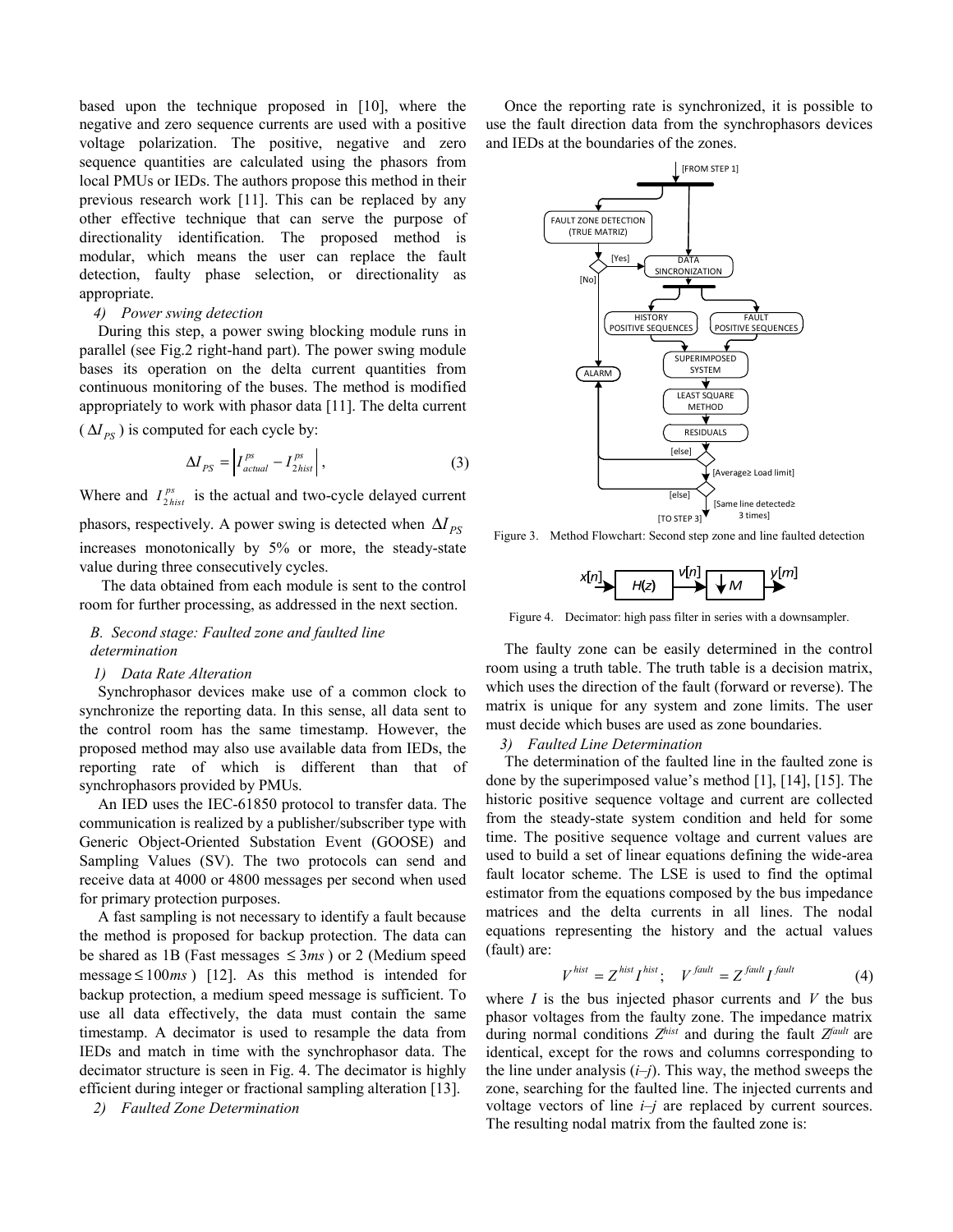$$
\begin{bmatrix}\n\Delta \overline{V}_1 \\
\vdots \\
\Delta \overline{V}_{Nf}\n\end{bmatrix} =\n\begin{bmatrix}\nZ_{1,1}^{(i,j)} & \cdots & Z_{1,Nb}^{(i,j)} \\
\vdots & \ddots & \vdots \\
Z_{Np,1}^{(i,j)} & \cdots & Z_{Np,Nb}^{(i,j)}\n\end{bmatrix}\n\begin{bmatrix}\n\Delta \overline{I}_1 \\
\vdots \\
\Delta \overline{I}_{Nb}\n\end{bmatrix}
$$
\n
$$
-\n\begin{bmatrix}\nZ_{1,i}^{(i,j)} & Z_{1,j}^{(i,j)} \\
\vdots & \vdots \\
Z_{Np,i}^{(i,j)} & Z_{Np,i}^{(i,j)}\n\end{bmatrix}\n\begin{bmatrix}\n\Delta J_{i,j} \\
\Delta J_{j,i}\n\end{bmatrix}
$$
\n(5)

where *Np* is the number of observed buses equipped with synchrophasor units and *Nb* denotes the number of the buses limiting with other zones. The superimposed measured positive sequence voltage and current phasors for the *k*th bus and the  $k_{\text{th}}$  line are, and  $\Delta \overline{I}_k = I_k^{faut} - I_k^{hist}$ .

The measurements are not error-free, which is taken into account by the proposed method. An error variable  $(\varepsilon_{v,k})$  is added for every *k*th bus voltage (5). Besides, current errors  $(\varepsilon_{i,k})$  are also integrated as variables that should be accounted for, in order to form (5).

$$
\Delta V_k^{meas} = \Delta V_k + \varepsilon_{v,k}, \, \Delta I_k^{meas} = \Delta \overline{I}_k + \varepsilon_{i,k} \,, \tag{6}
$$

The superimposed current from the k*th* line sending end is characterized by superimposed voltage using the distributed parameter line model equation as explained in [15], [1].

$$
\Delta J_k^{meas} = \sum_{q=1}^{Nb} C_{k,q}^{(i,j)} \Delta \overline{I}_q - C_{k,i}^{(i,j)} \Delta \overline{I}_{i,j} - C_{k,j}^{(i,j)} \Delta \overline{I}_{j,i} + \varepsilon_{j(k)}, \qquad (7)
$$

where,  $\Delta J_k$  denotes the  $k_{th}$  line sending-end current connected to terminals  $u$  and  $w$ . The parameter  $C$  is defined as

$$
C_{k,q}^{(i,j)} = \left(Z_{u,w}^c\right)^{-1} \left[ \frac{Z_{u,q}^{(i,j)}}{\tanh(\gamma_{u,w}l_{u,w})} - \frac{Z_{w,q}^{(i,j)}}{\sinh(\gamma_{u,w}l_{u,w})} \right],\qquad(8)
$$

where  $l_{u,w}$  is the line length,  $Z^c_{u,w}$  is the characteristic impedance and *γu,w* is the propagation constant. In this manner, by using (8) in to (5), the sending-end currents in lines can be written as a function of current injections at the limiting zone buses and the currents injected by the faulted line as:

$$
\begin{bmatrix}\n\Delta J_1^m \\
\vdots \\
\Delta J_{Nh}^m\n\end{bmatrix} = - \begin{bmatrix}\nC_{1,i}^{(i,j)} & C_{1,j}^{(i,j)} \\
\vdots & \vdots \\
C_{Nh,i}^{(i,j)} & C_{Nh,j}^{(i,j)}\n\end{bmatrix} \begin{bmatrix}\n\Delta J_{i,j} \\
\Delta J_{j,i}\n\end{bmatrix} + \n\begin{bmatrix}\nC_{1,1}^{(i,j)} & \cdots & C_{1,Nb}^{(i,j)} \\
\vdots & \ddots & \vdots \\
C_{Nh,1}^{(i,j)} & \cdots & C_{Nh,Nb}^{(i,j)}\n\end{bmatrix} \begin{bmatrix}\n\Delta I_1 \\
\vdots \\
\Delta I_{Nb}\n\end{bmatrix},
$$
\n(9)

where  $N_h$  is the number of line terminals with healthy conditions.

Equations  $(5)$ ,  $(6)$ , and  $(9)$  are merged to obtain an overdetermined system of equations as below:

$$
M=H\theta+\varepsilon
$$

$$
\boldsymbol{M} = \boldsymbol{H}^{J} \begin{bmatrix} \Delta J_{i,j} \\ \Delta J_{j,i} \end{bmatrix} + \boldsymbol{H}^{I} \begin{bmatrix} \Delta I_{1} \\ \vdots \\ \Delta I_{Nb} \end{bmatrix},
$$
(10)

where  $M$  is the data vector and  $H$  the observation matrix, the estimated current sources at the faulted line terminals are represented by *θ*.

The solution is obtained by using the LSE. However, the faulty line identification is carried out by scrutiny of the residuals pertinent to candidate systems of equations. The sum of the vector  $r$  is evidently small (ideally zero if measurements are error-free) when the line in question is faulted.

$$
\hat{\theta} = \left(\boldsymbol{H}^* \boldsymbol{H}\right)^{-1} \boldsymbol{H}^* \boldsymbol{M} \,. \tag{11}
$$

$$
r = M - H\hat{\theta} \,. \tag{12}
$$

### *C. Third stage: fault distance.*

The last stage is regarding computing the fault distance. The fault location formula (13) [16] is used at each superimposed sequence network.

 $\alpha_{i,j} =$ 

$$
\frac{\tanh^{-1}\left(\frac{\cosh(\kappa_{i,j})\Delta V_j - Z_{i,j}^c \sinh(\kappa_{i,j})\Delta U_{j,i} - \Delta V_i}{\sinh(\kappa_{i,j})\Delta V_j - Z_{i,j}^c \cosh(\kappa_{i,j})\Delta U_{j,i} - Z_{i,j}^c \Delta V_i}\right),
$$
 (13)

where  $\kappa_{i,j} = \gamma_{i,j} l_{i,j}, \Delta V_j$  and  $\Delta V_i$  are the voltage in the faulted line ends.



Figure 5. Method flowchart: Third step, fault distance computation

#### III. STUDY CASES

As a study case, the IEEE-39 bus system is used (see Fig. 5 (a)). The synchrophasors devices or IEDs used to partition the grid into zones are highlighted in red. The border elements must be allocated in buses that genuinely partition the system. For simplicity and reduced phasor data, it is recommended to place them in buses with only two lines, such as bus 25. However, they also can be placed at buses with a high incidence of lines, such as bus 16, where it is necessary to measure a set of phasor voltages and three settings of current phasors. The user could decide the number of elements in each zone based on engineering judgment. In this work, the zones have a similar number of elements. To test the accuracy and robustness of the method, up to 900 different faults are simulated. However, only a single phase to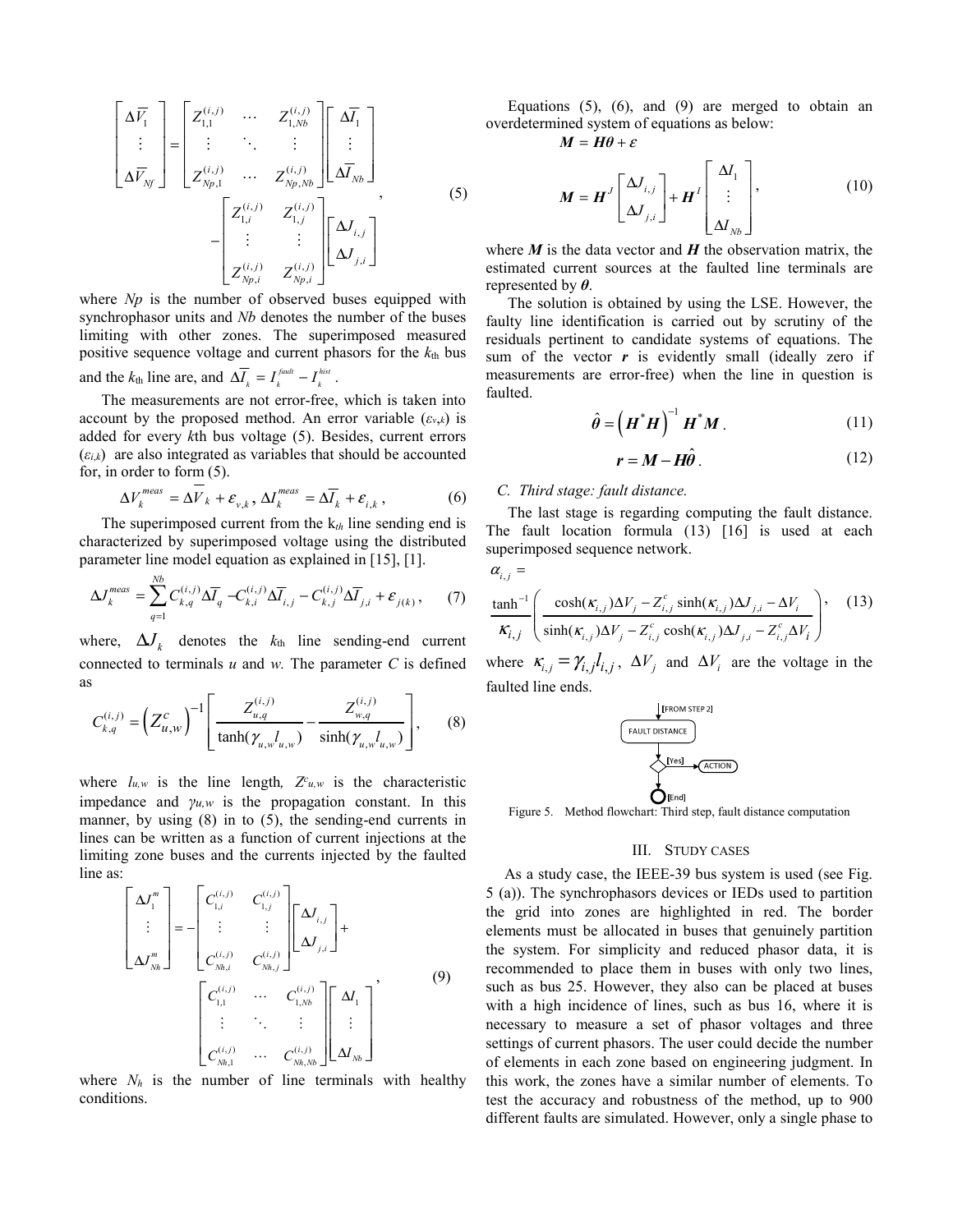ground case is presented and analysed in detail due to page limits. This case is associated with an AG fault at 35% of line 13-10, as seen in Fig. 6 (b). Following the steps described in the previous section, the method starts with fault detection. The detection is successfully accomplished at 0.0042 s, as shown in Fig.7.

The delta algorithm is one of the fastest for fault detection in primary protection devices [17]. It was designed to work with time signals. However, here it is used with phasors values. The method proves to be quite efficient, as seen in the pickup reporting of all devices in Fig. 7. All synchrophasors detect the fault successfully, and the farthest one from the fault location is delayed three reporting rates concerning the fault, and the nearest has only one reporting rate.



(b) Figure 6. Study case (a) Synchrophasor measurement localization and (b) Zone 4, boundaries represented by current sources.



Figure 7. Fault detection times

Fig. 8 shows the response of the faulty phase selection module. All the possible fault combinations are plotted. However, only phase A to ground is active. In Fig. 8, the faulty phase signals are monitored by the synchrophasor of bus 6 (the nearest to the fault). However, synchrophasors at buses 16 and 4 present similar behaviour. The fault is detected at 0.016 s, reporting rate intervals after the fault inception. Therefore, it is not necessary to determine the faulted phase in this stage. However, due to the proposed method's low computation burden, the determination of the faulty phase in this stage becomes efficient.

The direction of the fault is determined by the three different angles below

$$
3I^{\circ}Z_{L}V^{\prime\prime}, I^{2}Z_{L}V^{\prime\prime}, and 3I^{\circ}I^{2\prime}
$$
 (14)

where *ZL* is the line impedance characteristic angle. For forward faults, the direction characteristic angles (14) must be between  $\pi/2$  to  $\pi$  and reverse faults from 0 to  $\pi/2$ . The direction of the angles at the zone's boundaries determines the faulty zone. An individual truth table is built for each grid under study. The truth table conditions are listed in Table I for the IEEE 39 bus network, which is zoned as shown in Fig. 6 (a). For zone Z4 where the fault takes place, the directions from lines 16-24, 16-21, 16-19, 6-11, 4-14,3-18, and 17-27 (SP-IV.a, SP-IV.b, SP-IV.c, SP-VI, SP-V, SP-III, and SP-I respectively) are as shown in column 5 of Table II. Fig. 9 shows the angle that agrees with zone 4 in Table I.

Once the fault zone is defined, the method builds the corresponding matrices (5), (6) and (7). The LSE is used to obtain the unknowns, and the resulting square residuals determine the faulty line. Fig. 10 shows the behavior of the residuals during a fault. The sum of squared residuals will be as large as  $6 \times 10^4$  whilst the faulty line has a noticeably small value, such as line 13-10. The detection of the faulty line is done by magnitude comparison and a predefined limit. In this case, from the first residual computation, line 13-10 are lower than the others. Nevertheless, three consecutive steps are needed to determine the faulted line. The load limit proposed in [11] is also implemented here in order to avoid false positives due to load encroachment and heavy load switching.

After the faulty line is determined, the fault distance is calculated by (13). The calculated distance is 33.4% of the line. The average fault distance is estimated with an accuracy of nearly 94%.

TABLE I IEEE 39 BUS SYSTEM ZONING TRUTH TABLE

| <b>SYNCHROPHASOR</b> |   |   | ZONE |   |   |
|----------------------|---|---|------|---|---|
|                      |   |   | 3    |   |   |
| $SP-I$               | R |   |      | F |   |
| $SP-II$              | F | F |      |   | R |
| $SP-IV.a$            |   | R |      | Е |   |
| SP-IV.b              |   |   | R    | F |   |
| $SP-IV.c$            |   |   |      | F |   |
| $SP-III$             |   |   |      | F | R |
| $SP-V$               |   |   |      |   | F |
| SP-VI                |   |   |      |   | F |